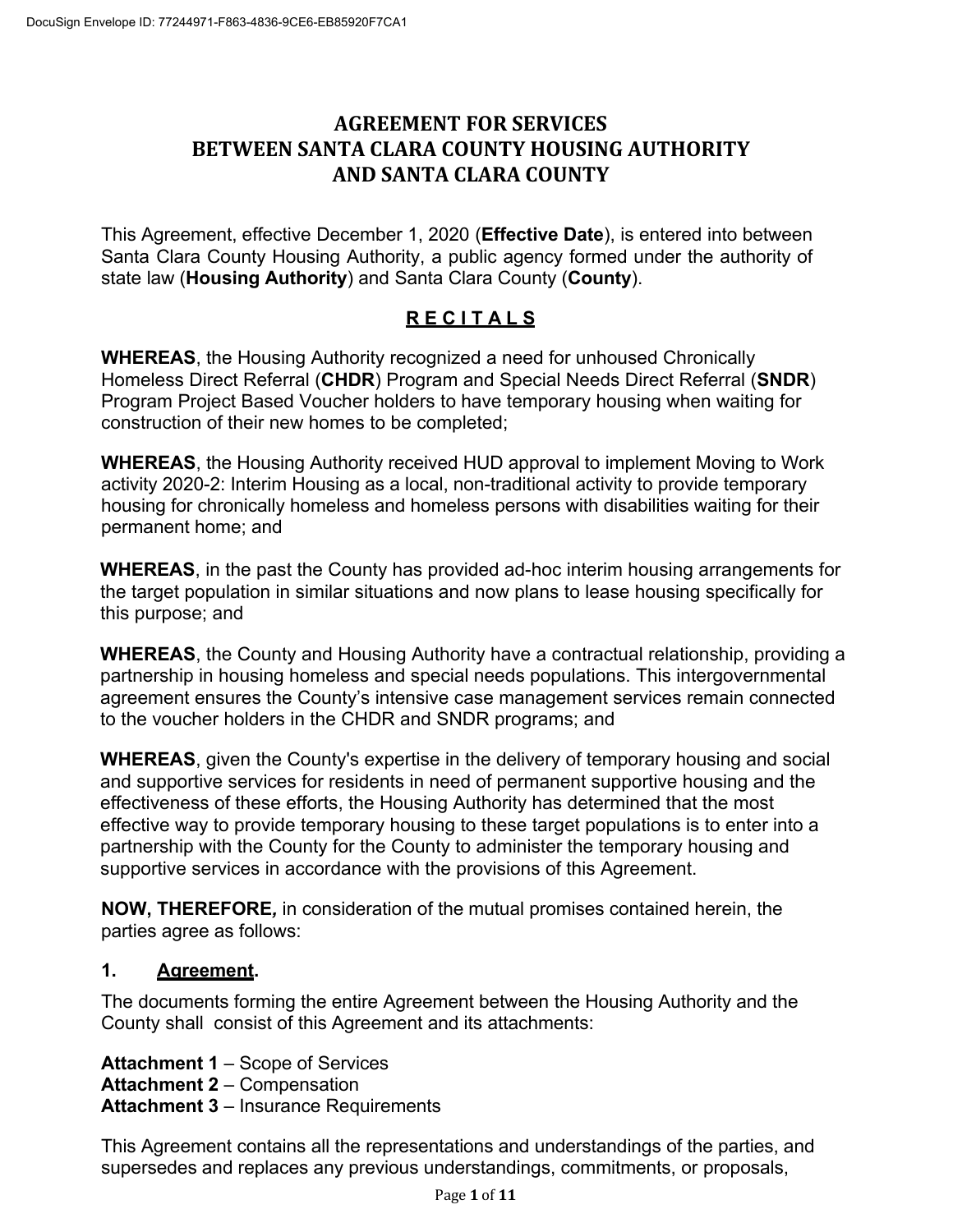whether oral or written. Any other terms or conditions included in any quotes, proposals, or other forms exchanged by the parties are not incorporated in this Agreement and are not binding upon the parties.

#### **2. Term of Agreement.**

The term of this Agreement commences on the date indicated above and continues through October 31, 2025 (**Initial Term**) unless terminated earlier in accordance with this Agreement.

### **3. Scope of Services.**

The Housing Authority and the County shall perform those Services specified in **Attachment 1** in accordance with the time stated in **Attachment 1**, entitled "Scope of Services."

#### **4. Maximum Compensation.**

The maximum compensation limit of this Agreement is **FIVE MILLION FOUR HUNDRED THOUSAND DOLLARS** (\$5,400,000.00), which is the sum of all payments that may be authorized for Services, and for the expenses, supplies and equipment required to perform the Services. The method and rate of payment are set forth in **Attachment 2**  entitled "Compensation." The County is responsible for not exceeding this Maximum Compensation Limit and understands that the County will not be entitled to any additional compensation under this Agreement for Services provided or expenses incurred in excess of this Maximum Compensation Limit.

#### **5. Project Manager.**

The Housing Authority's Project Manager is Heather Miller, Senior Housing Policy Analyst. The Project Manager is the primary point of contact, and the person responsible for receiving reports, providing direction and comment, and coordinating payment.

#### **6. Independence.**

It is understood and agreed that the County will perform the Services as an independent contractor. In performing these Services, the County is not acting as an agent or employee of the Housing Authority; and, as such, County employees shall obtain no rights or other employee benefits which accrue to The Housing Authority's employees. The County, on behalf of itself, its employees and Contractors, hereby expressly waives any claim it may have to any such rights.

#### **7. Assignability.**

The expertise and experience of the County are material considerations for this Agreement. The County shall not assign or transfer any interest in this Agreement, nor the performance of any of the County's obligations hereunder, without the prior written consent of the Housing Authority, and any attempt by the County to so assign this Agreement or any rights, duties or obligations arising hereunder shall be void and of no effect. The Housing Authority consents to the County subcontracting with Abode Services for purposes of this Agreement.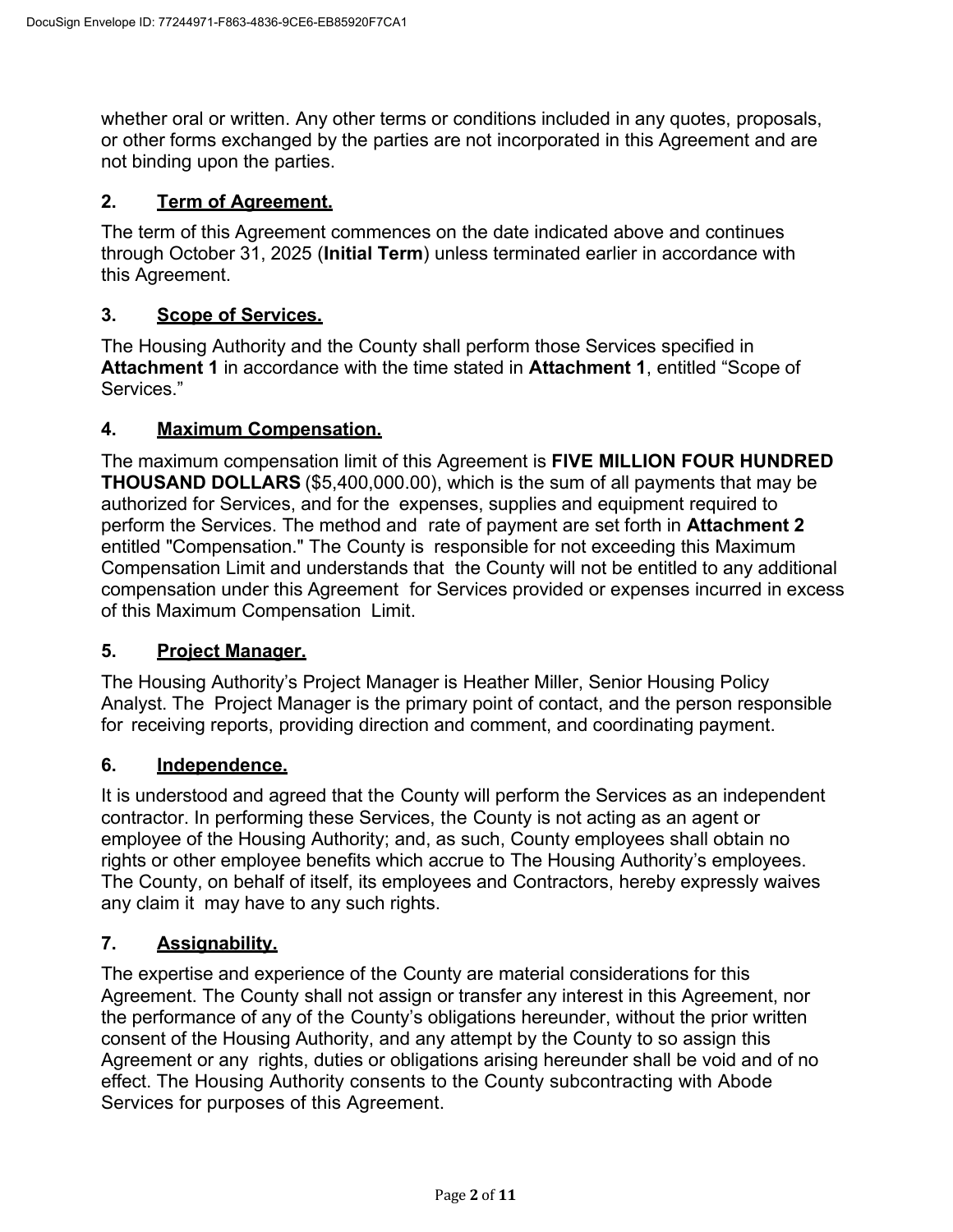## **8. Termination.**

a) Termination for Convenience. The Housing Authority shall have the right to terminate this Agreement, without cause or penalty, by giving not less than thirty (30) days prior written notice to the other party. The Housing Authority will compensate the County for units occupied through the termination date.

b) Termination for Default. If the County fails to perform any of its material obligations under this Agreement, in addition to all other remedies provided by law, the Housing Authority may terminate this Agreement immediately upon written notice to the County.

c) Upon termination, each party shall assist the other in arranging an orderly transfer and close-out of services. As soon as possible following the notice of termination, but no later than ten (10) days after the notice of termination, the County shall deliver to the Housing Authority all Confidential Information and any other material which the County developed for the Housing Authority pursuant to this Agreement.

## **9. Confidentiality of Records.**

a) Intent. The nature of the Services the County will provide pursuant to this Agreement necessarily involves the Housing Authority's disclosure of detailed information about its' operations, including information which may be protected from public disclosure by confidentiality laws, the attorney client privilege, or other provisions of law which govern the nature and timing of disclosure of such information (**Confidential Information**). So that the Housing Authority may fully use the County's services, the Housing Authority must be confident that the County will handle such information properly and in a manner that protects the interests of the Housing Authority and those that it serves.

b) Privacy Protection and Security Obligations. The County shall implement appropriate administrative, physical, and technical safeguards that reasonably and appropriately protect the confidentiality, integrity, and availability of the Housing Authority clients' personally identifiable information (**PII**) required by federal, state, and local rules. The County shall make its internal policy, procedures, and records relating to the use, disclosure, and safeguard of PII received from or created by the County available to the Housing Authority for purposes of determining compliance with PII. If this Agreement involves the Housing Authority's transmission of PII to the County, it is included in the definition of Confidential Information.

c) Release of Information. The County may not disclose any information the County obtained while performing the Services required by this Agreement without the Housing Authority's specific, written consent. This prohibition applies to any type or manner of unauthorized communication, whether verbal, written or electronic. Electronic communication includes, but is not limited to, communication or data transmitted by email, chat room, internet, blogs, and instant or text messaging. In addition, the County may provide draft documents and the Housing Authority's Confidential Information only (i) to those within County 's organization (or contractors) that need to know to provide the required Services; (ii) to the Housing Authority's General Counsel; (iii) to the Housing Authority's Project Manager; and (iv) the Housing Authority department director who has a business need to know in order to provide necessary information to the County required for completion of its services.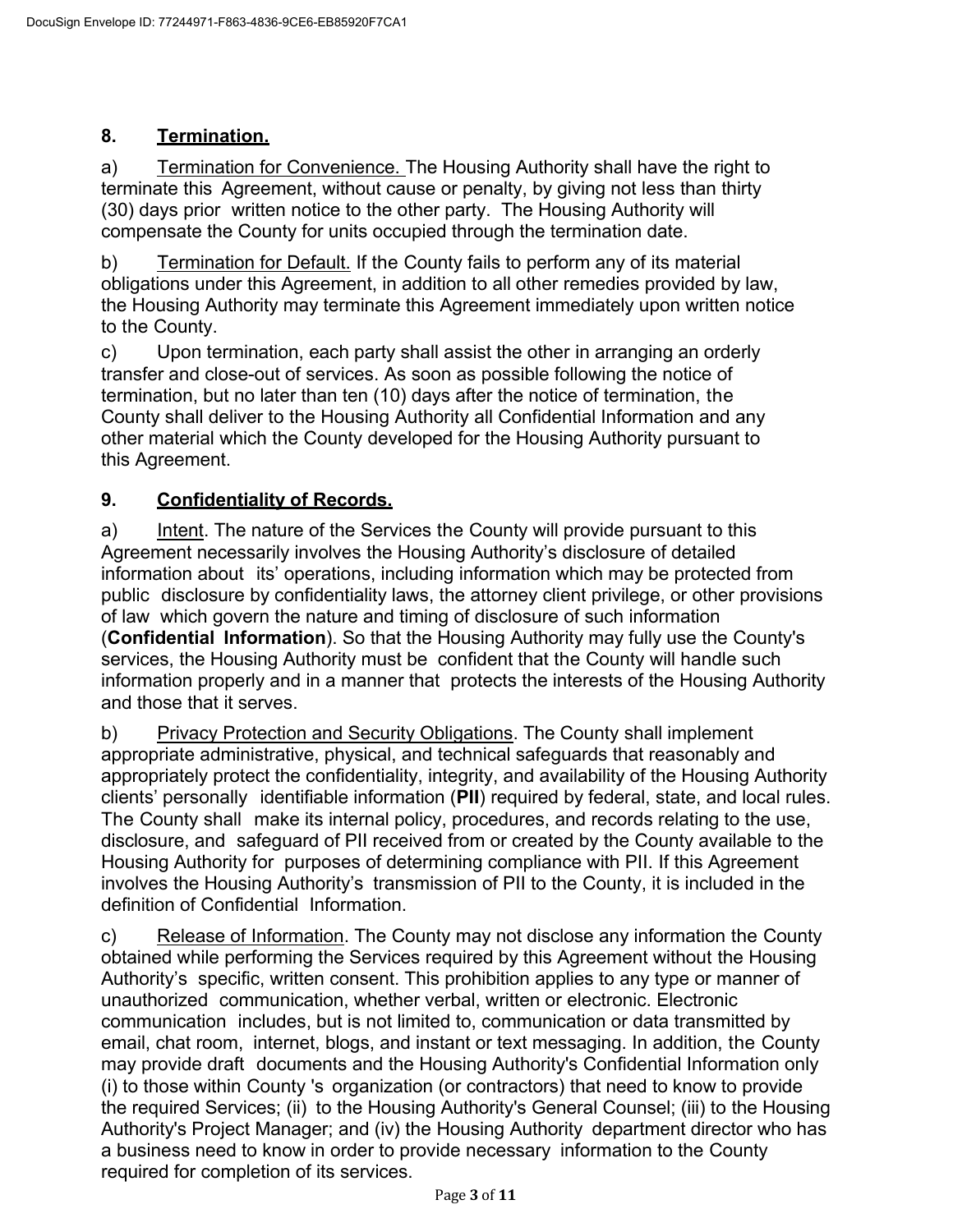d) Court Orders. If the County receives a subpoena, court order, or other legal document requiring release of any information or documents, or is informed that such an order is forthcoming, the County will immediately provide notice to the Housing Authority's Project Manager to permit it to take appropriate action.

e) Notification of Security Incident or Breach. Within one (1) business day of t h e County's discovery of a security incident or a breach that may involve information governed by this Agreement, the County shall immediately report the security incident or breach to the Housing Authority's Project Manager.

f) Agreements with Contractors or Subcontractors. The County shall enter into a written agreement with any Contractors or Subcontractors to whom the County provides the Housing Authority's Confidential Information in which the Contractors or Subcontractors agree to be bound by the same restrictions and conditions of this Agreement.

g) Disposition of Information. Upon the expiration or termination of this Agreement, t h e County will return all Confidential Information to the Housing Authority and ensure all electronic records are permanently deleted from all of the County's information technology resources. The County may not retain any copies of the Housing Authority's Confidential Information unless expressly authorized in writing, and if authorized, the Agreement will dictate the manner of the County's storage and eventual destruction of such information.

# **10. Indemnification**

In lieu of and notwithstanding the pro rata risk allocation, which might otherwise be imposed between the Parties pursuant to Government Code Section 895.6, the Parties agree that all losses or liabilities incurred by each Party shall not be shared pro rata but, instead, the County and Housing Authority agree that, pursuant to Government Code Section 895.4, each of the Parties hereto shall fully indemnify and hold each of the other Parties, their officers, board members, employees, and agents, harmless from any claim, expense or cost, damage or liability imposed for injury (as defined in Government Code Section 810.8) occurring by reason of the negligent acts or omissions or willful misconduct of the indemnifying party, its officers, employees or agents, under or in connection with or arising out of any work, authority or jurisdiction delegated to such party under this Agreement. No party, nor any officer, board member or agent thereof shall be responsible for any damage or liability occurring by reason of the negligent acts or omissions or willful misconduct of the other Parties hereto, their officers, board members, employees, or agents, under or in connection with or arising out of any work authority or jurisdiction delegated to such other Parties under this Agreement.

# **11. Insurance Requirements.**

Without limiting the County's indemnification of the Housing Authority, the County shall provide and maintain at its own expense, during the term of this Agreement, or as may be further required herein, the insurance coverage set forth in **Attachment 3**, entitled "Insurance Requirements."

# **12. Nondiscrimination.**

The County shall not discriminate, in any way, against any person on the basis of race, sex, color, age, religion, sexual orientation, actual or perceived gender identity, disability, ethnicity, or national origin, in connection with or related to the performance of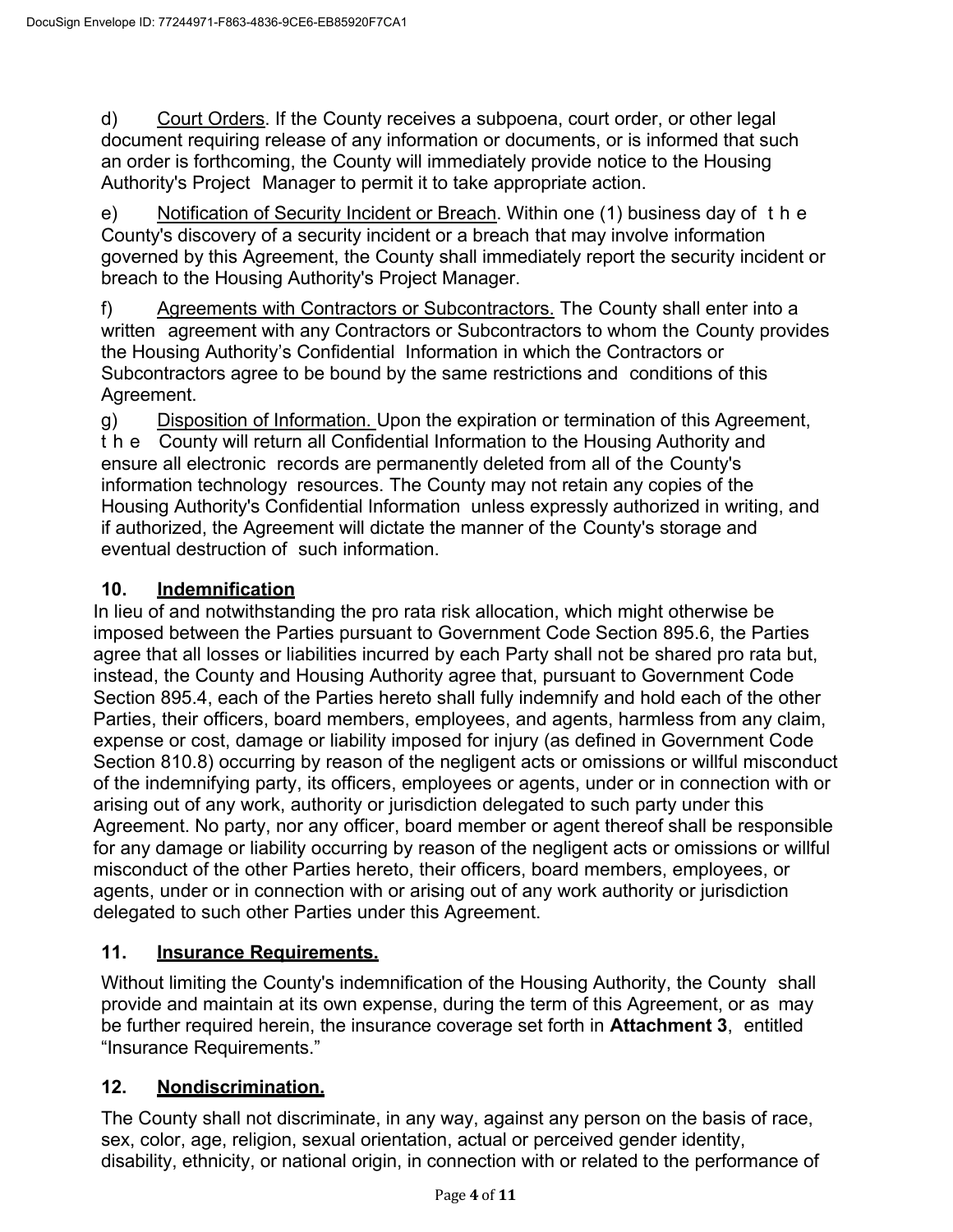this Agreement.

## **13. Governing Law.**

The parties agree that the law governing this Agreement shall be that of the State of California.

#### **14. Compliance with Laws.**

The County shall comply with all applicable laws, and regulations of the federal, state and local governments.

## **15. Ownership of Instruments of Service.**

All work, materials and deliverables of this contract prepared by the County pursuant to this Agreement, including narratives, written materials, and related documents **(Instruments of Service)** are the property of the Housing Authority. The County must provide the Housing Authority with such materials at appropriate times during this Agreement, and on termination of this Agreement. The County may retain a copy for its records.

## **16. Waiver**

The County agrees that the Housing Authority's waiver of any County breach of any term or condition of this Agreement shall not be deemed to be a waiver of any other violation of any other term or condition, or a waiver of any subsequent breach or violation of the same or any other term or condition. The acceptance by the Housing Authority of the performance of any work or services by the County shall not be deemed to be a waiver of any term or condition of this Agreement.

#### **17. Books and Records.**

a) The County shall maintain all documents and records which demonstrate performance under this Agreement for a minimum period of two (2) years, or for any longer period required by law, from the date of termination or completion of this Agreement.

b) Any records or documents the County is required to maintain pursuant to this Agreement shall be made available for inspection or audit at no cost to the Housing Authority, at any time during regular business hours, upon written request by the Housing Authority. Copies of such documents shall be provided to the Housing Authority for inspection when it is practical to do so. Otherwise, unless an alternative is mutually agreed upon, the records shall be available at the County's address indicated for receipt of notices in this Agreement.

c) Where the Housing Authority has reason to believe that such records or documents may be lost or discarded due to dissolution, disbandment or termination of the County's business, the Housing Authority may, by written request by any of its officers, require that custody of the records be given to the Housing Authority and that the records and documents be maintained. Access to such records and documents shall be granted to any party authorized by the County to act on its behalf, it's representatives, or its successors-in-interest.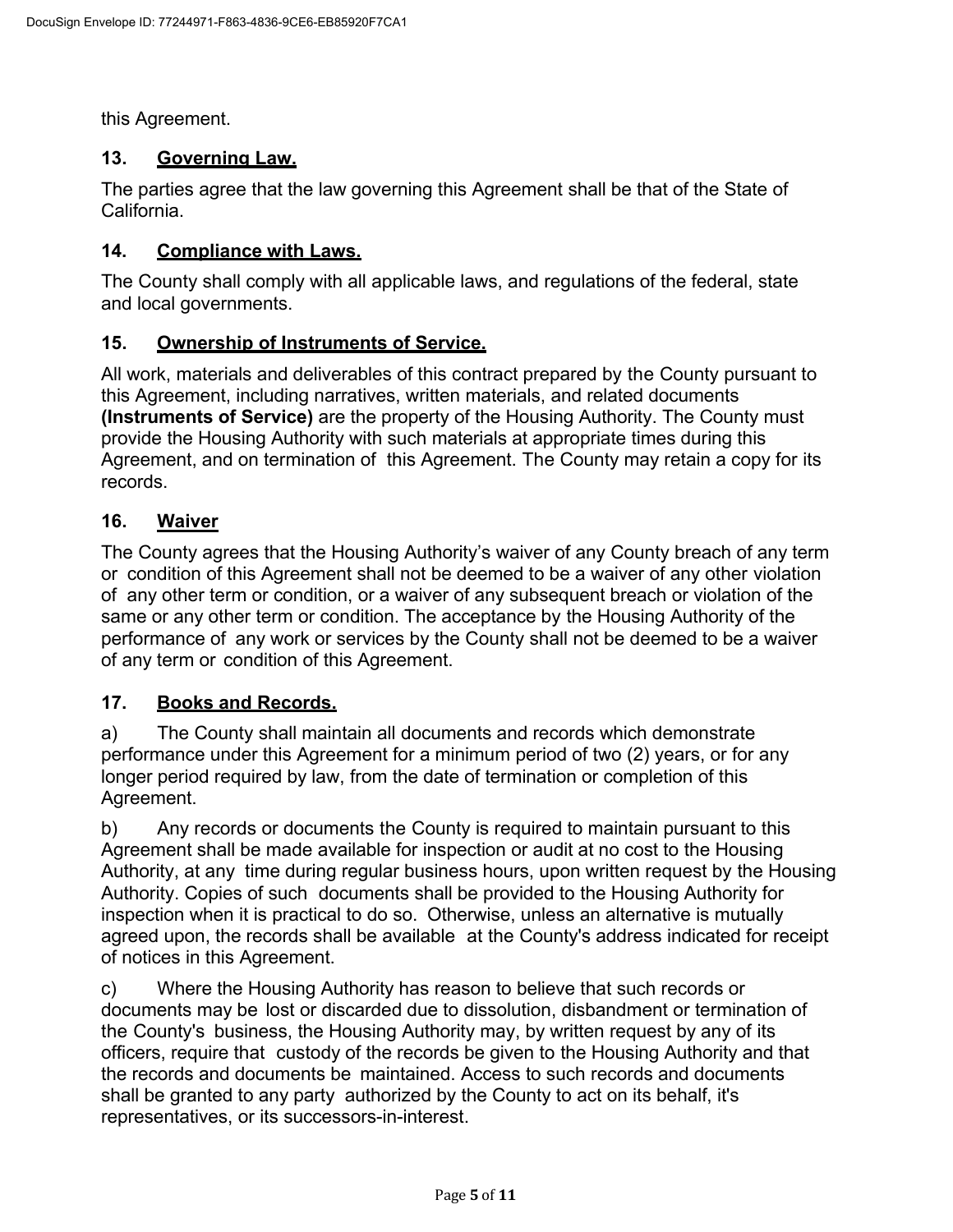## **18. Conflict of Interest.**

The County understands and agrees that it owes a duty of loyalty to the Housing Authority in the performance of Services under this Agreement. The County covenants that it presently has no interest, and will not acquire any interest, direct or indirect, financial or otherwise, which would conflict in any manner or degree with the performance of services under this Agreement. The County further covenants that, in the performance of this Agreement, it will not employ any consultant or person having such an interest.

## **19. Gifts.**

The County understands that the Housing Authority's personnel policies prohibit its employees from accepting personal gifts (as defined in state law, including meals and travel) from any business partners, including the County.

#### **20. Standard of Care.**

The County must perform Services in accordance with those standards of care that are generally recognized as being used by competent persons in the County's area of specialty and profession in the State of California.

#### **21. Notices.**

All notices and other communications required or permitted to be given under this Agreement shall be in writing and shall be personally served, mailed (or electronic mail), postage prepaid and return receipt requested, addressed to the respective parties as follows:

| <b>To Housing Authority:</b>                | To County:                          |
|---------------------------------------------|-------------------------------------|
| <b>Santa Clara County Housing Authority</b> | <b>County of Santa Clara</b>        |
| <b>ATTN: Procurement</b>                    | <b>Office of Supportive Housing</b> |
| 505 West Julian Street                      | <b>ATTN: Contracts Management</b>   |
| San Jose, CA 95110                          | 2310 North First Street, Suite 201  |
| (408) 993-3044                              | San Jose, CA 95131                  |
| procurement@scchousingauthority.org         | (408) 278-6400                      |
|                                             | Hilary.Barroga@hhs.sccgov.org       |
| Invoices to:                                |                                     |
| ap@scchousingauthority.org                  |                                     |

## **22. Amendments.**

This Agreement may only be modified by a written amendment duly executed by the parties to this Agreement.

#### **WITNESS THE PARTIES' EXECUTION** of this Agreement by the following representatives of the parties: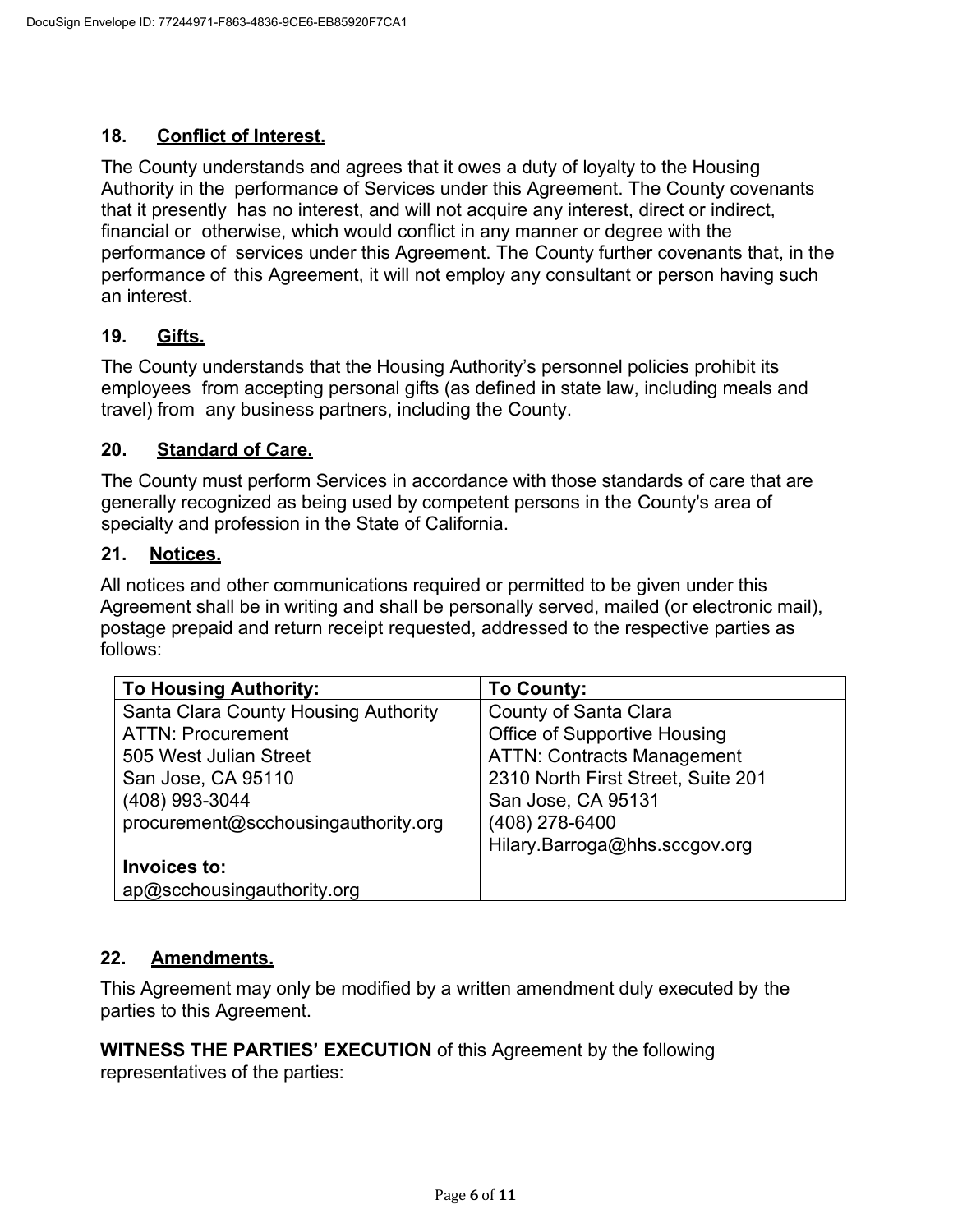#### **SANTA CLARA COUNTY HOUSING AUTHORITY**

DocuSigned by:  $\mathsf{By:}\_\_\_\_\_\_{{\sf DE5D4D7439234A4}}\qquad \qquad \qquad \mathsf{By:}\_{}$ 

Date: 11/4/2020 **Date:** 2010 **Date:** 2010 **Date:** 2010 **Date:** 2010 **Date:** 2010 **Date:** 2010 **Date:** 2010 **Date:** 2010 **Date:** 2010 **Date:** 2010 **Date:** 2010 **Date:** 2010 **Date:** 2010 **Date:** 2010 **Date:** 2010 **Date:** 20

**COUNTY OF SANTA CLARA** 

-DocuSigned by: Mfutt

 $-21F905DBD1084D7$ Name: Katherine Harasz Name: Jeffrey V. Smith, M.D., J.D. Title: Executive Director Title: County Executive Officer Date: 11/4/2020

## **APPROVED AS TO FORM APPROVED AS TO FORM AND LEGALITY**

DocuSigned by: By:  $\begin{array}{ccc} \hline \end{array}$  By:

Name: Atkinson-Farasyn LLP Name: Zoe Friedland Title: General Counsel for the Housing **Authority** Date: <sup>11/3/2020</sup> contract the Date:

DocuSigned by: Eor Friedland

Title: Deputy County Counsel

Date:  $11/4/2020$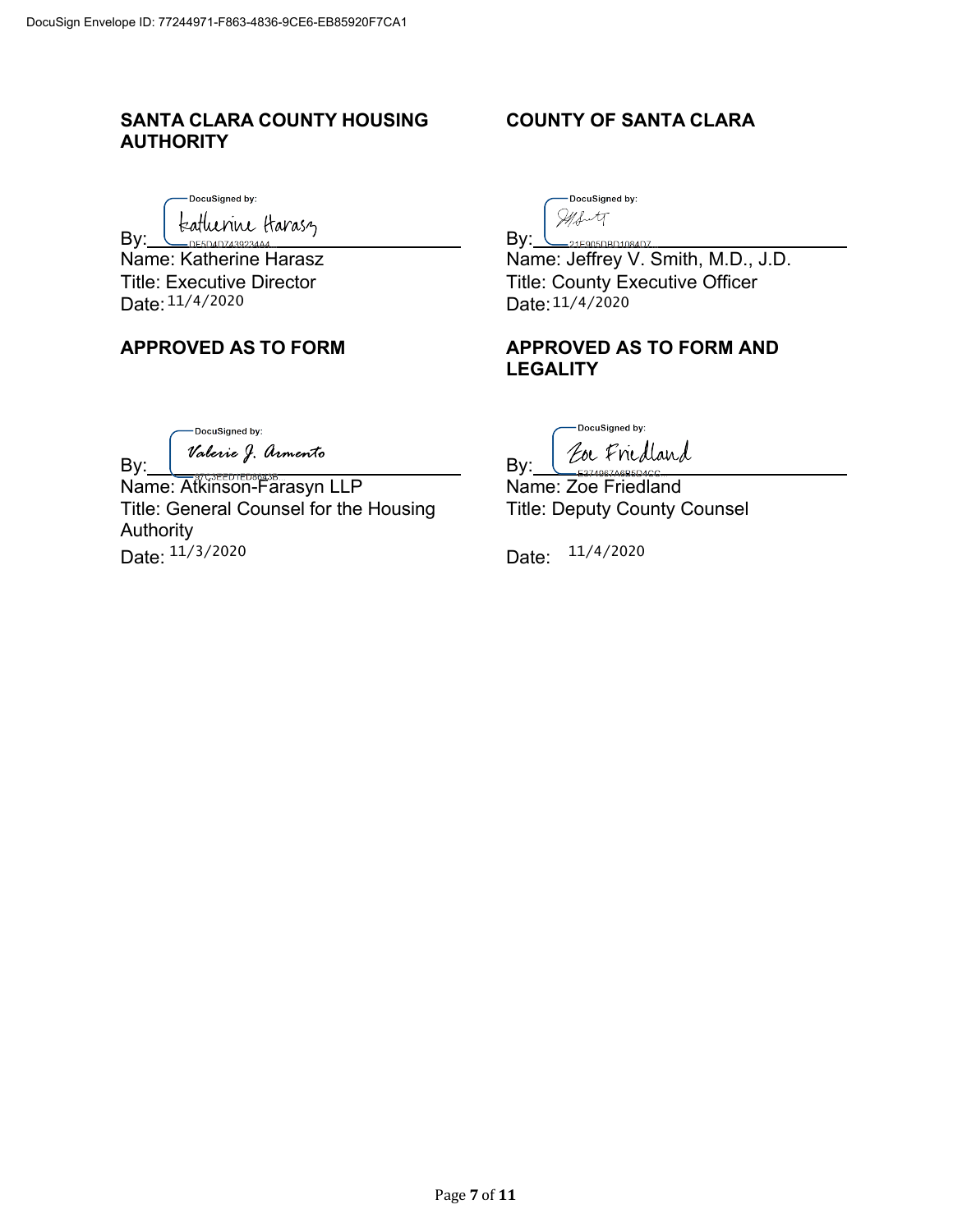# **ATTACHMENT1 SCOPE OF SERVICES**

The County shall provide qualified personnel, equipment, and materials to assist eligible prospective Section 8 Project-Based Voucher holders with interim housing when they are unable to move into their permanent home upon determination of Section 8 eligibility. The County shall:

- 1. Assist voucher holders referred by the Housing Authority with interim housing by performing a variety of duties which are described below:
	- a. The County will select and contract with Providers for the provision of social and supportive services at the interim housing location;
	- b. The County will make available to Housing Authority voucher holders up to 30 units per month;
	- c. In addition to the compensation from the Housing Authority payable under Attachment 2, the County may charge tenants a rental fee of no more than **FIFTY DOLLARS** (\$50) per month. The County is responsible for collecting any and all rental fees charged from tenants. If the County charges a monthly rental fee to Housing Authority tenants, the County will develop policies for hardship exemptions and provide tenants with information regarding those policies. The Housing Authority has no interest in rental fees from tenants of interim housing;
	- d. The County or County's Providers will provide ongoing, direct assistance (including but not limited to meeting with clients) to tenants until they are able to move into their permanent unit;
	- e. Prior to occupancy, the County will provide the Housing Authority access to each unit to be tenanted by voucher holders for the purpose of performing Housing Quality Standards inspections. Units must pass HQS inspection before tenants are permitted to occupy the unit.
- 2. For each household receiving interim housing, the County will maintain a file, which will include: the name(s) of tenant(s), the unit number assigned, and the move-in and move-out dates. The County will submit monthly reports to the Housing Authority as outlined in **Attachment 2**.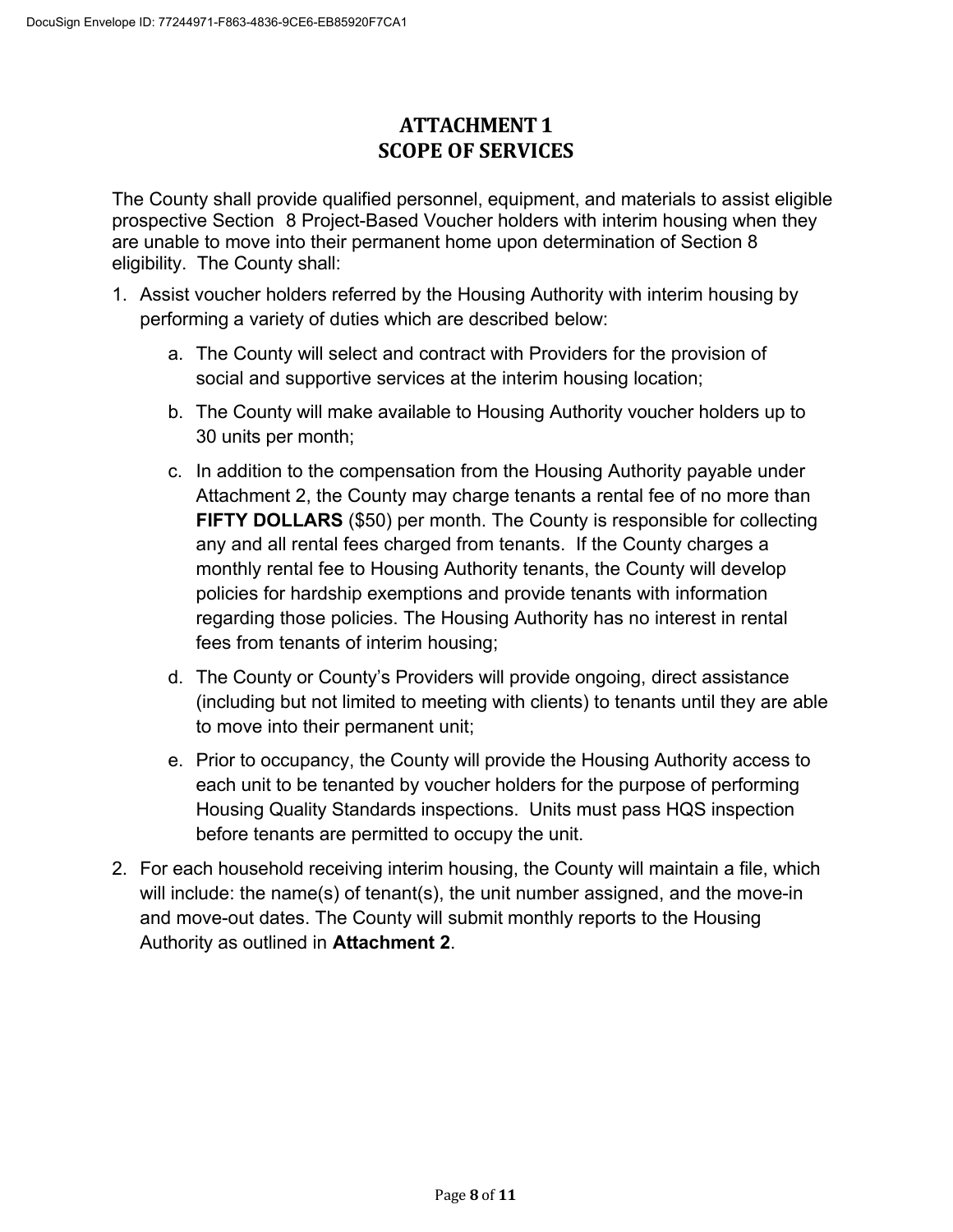## **ATTACHMENT2 COMPENSATION**

As Compensation for units occupied in accordance with this Agreement, the Housing Authority shall pay the County in accordance with the methodology described within "Billing and Reporting" section of this attachment. Unless otherwise indicated, rates are inclusive of all labor, equipment, administrative and associated expenses in providing the Services, including mileage. Unless otherwise specified, fees are payable on a monthly basis, in arrears.

#### Billing & Reporting

The County shall submit monthly reports and monthly invoices. The parties agree that the County shall not be entitled to advance payments, nor shall the County submit invoices for fees not yet incurred. Invoices must be accompanied by supporting documentation describing the number of units occupied for the month and for which the County is requesting payment.

The County shall submit monthly reports and attach them to corresponding monthly invoices.

a) Payment methodology for services:

| Number of units occupied<br>for part of a month | Payment methodology                                                        |
|-------------------------------------------------|----------------------------------------------------------------------------|
| 1-30 units                                      | The County will receive a rate of<br>\$100.00 per occupied unit per night. |

- b) The monthly report will include:
	- i. Names of the Section 8 tenants occupying the units;
	- ii. Unit numbers and unit size (Single Room Occupancy or Studio)
	- iii. Move-in date and move-out date (if applicable) for each tenant.

The Housing Authority reserves the right to withhold payment due to lack of supporting documentation or late submission of any monthly report.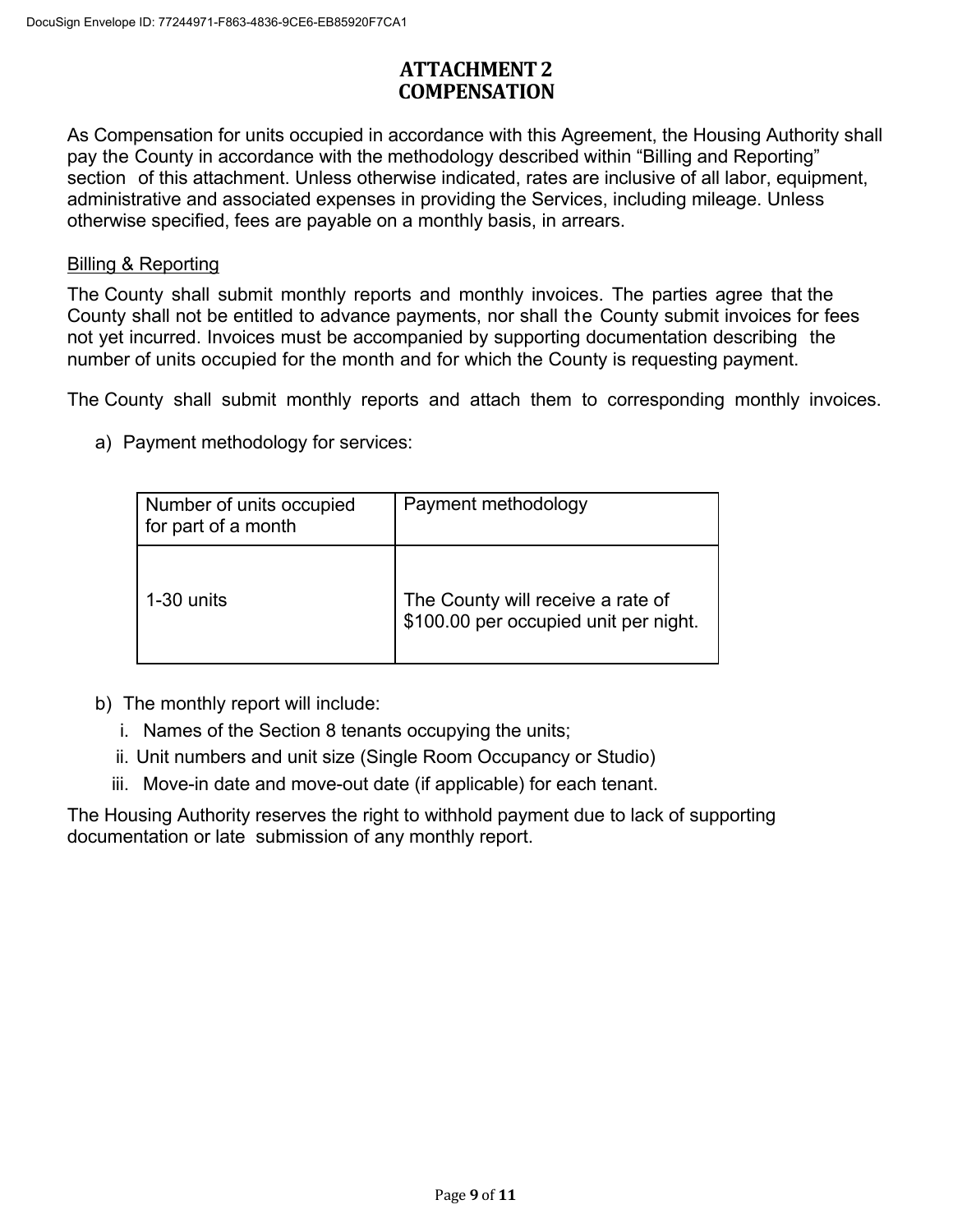# **ATTACHMENT 3 INSURANCE REQUIREMENTS**

#### **Insurance**

Without limiting the County's indemnification of the Housing Authority, the County shall provide and maintain at its own expense, during the term of this Agreement, or as may be further required herein, the following insurance coverage and provisions:

## **A. Evidence of Coverage**

Prior to commencement of this Agreement, the County shall provide a Certificate of Insurance certifying that coverage as required herein has been obtained. Individual endorsements executed by the insurance carrier shall accompany the certificate. In addition, a certified copy of the policy or policies shall be provided by the County upon request. **This verification of coverage shall be e-mailed to the Housing Authority at procurement@scchousingauthority.org**. The County shall not proceed with the work under this Agreement until has obtained all insurance required and such insurance has been approved by the Housing Authority. The approval of insurance by the Housing Authority shall neither relieve nor decrease the liability of the County.

#### **B. Qualifying Insurers**

All coverage, except surety, shall be issued by companies which hold a current policy holder's alphabetic and financial size category rating of not less than A- V, according to the current Best's Key Rating Guide or a company of equal financial stability that is approved by the Housing Authority.

## **C. Notice of Cancellation**

All coverage as required herein shall not be canceled or changed so as to no longer meet the specified insurance requirements without 30 days' prior written notice of such cancellation or change being delivered to the Housing Authority or its designated agent.

#### **D. Insurance Required**

1. Commercial General Liability Insurance - for bodily injury (including death) and property damage which provides limits as follows:

a. Each occurrence \$1,000,000

b. General aggregate \$2,000,000

c. Personal Injury \$1,000,000

## General liability coverage shall include the following endorsement, a copy of which shall be provided to the Housing Authority.

2. Automobile Liability Insurance

For bodily injury (including death) and property damage which provides total limits of not less